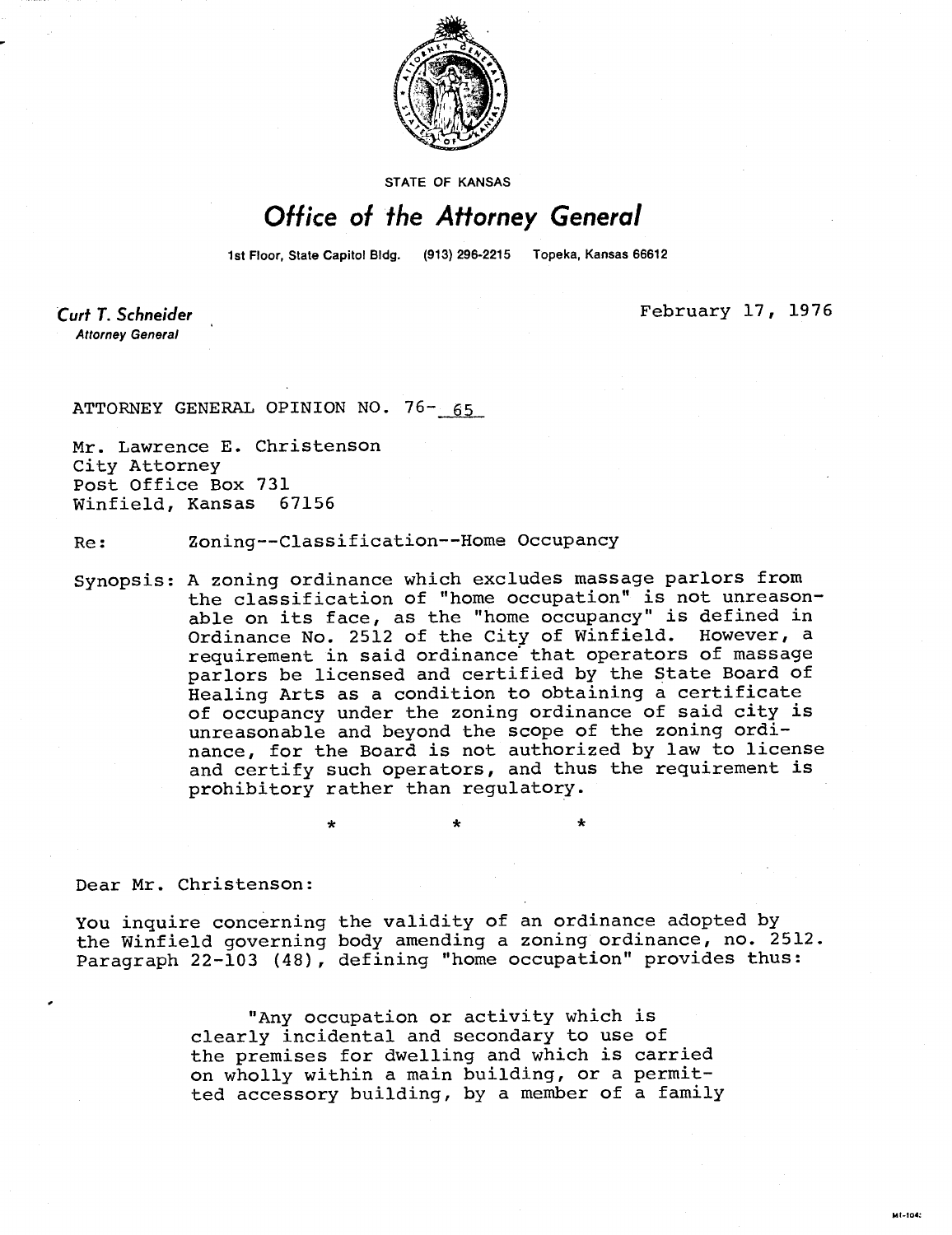Mr. Lawrence E. Christenson Page Two February 17, 1976

> residing on the premises in connection with which there is no advertising other than an identification sign of not more than three square feet in area, fixed flat to a wall of the building, and no other display or storage of materials or generation of substantial volumes of vehicular or pedestrian traffic or parking demand or other exterior indication of the home occupation or variation from the residential character of the building, and in no connection with which no persons outside of the immediate family are employed and no equipment used which creates offensive noise, vibration, smoke, dust, odor, heat or glare. When within the above requirements, a home occupation includes but is not limited to the following: (a) art studio; (b) dressmaking; (c) professional office of a physician, dentist, lawyer, engineer, architect, accountant, salesman, real estate agent, insurance agent or other similar occupation; (d) teaching, with musical instructions limited to one or two pupils at a time; (3) beauty parlors; however, a home occupation shall not be interpreted to include retail stores, restaurants and massage parlors."

Section 5 of the ordinance amends section 2 of article 23 of chapter 22 as follows:

> "22-2302(4). A certificate of occupancy in compliance shall be obtained by the operator of a massage parlor, which operator shall have been a resident of the City for at least six months and be licensed and certified by the State Board of Healing Arts."

The validity of any zoning ordinance turns primarily upon the question of reasonableness, which is a mixed question of fact and law. The definition of "home occupation" as excluding massage parlors is on its face a reasonable definition and exclusion, and I have no basis upon which to conclude that it is prima facie unreasonable, arbitrary or without a rational foundation in the context of the ordinance in which the definition and exclusion appears.

Section 5 of the ordinance imposes other problems. Under its present law, the State Board of Healing Arts has no authority to license persons other than physicians and surgeons, osteopathic physicians, and